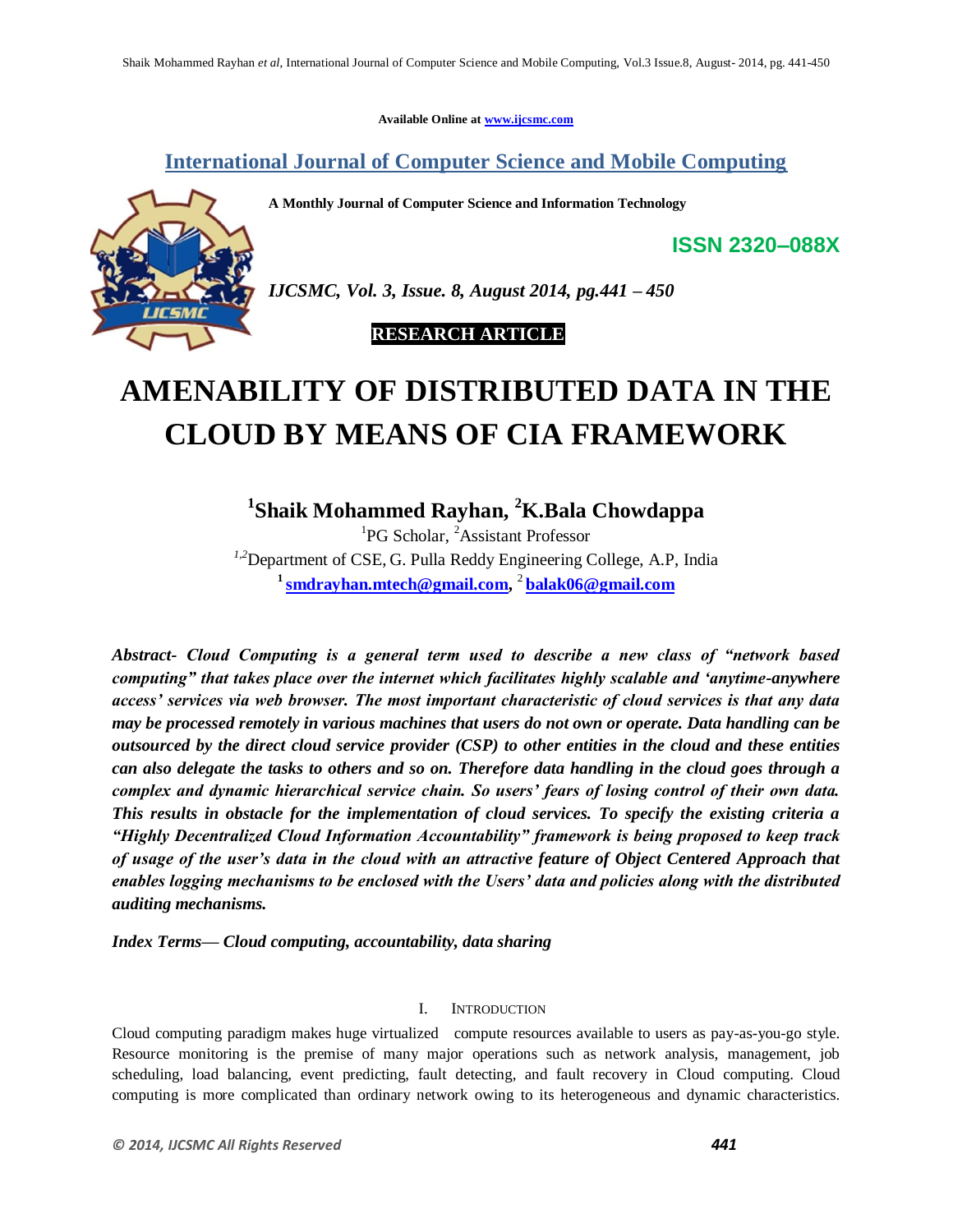Hence, it is a vital part of the Cloud computing system to monitor the existence and characteristics of resources, services, computations, and other entities [1].

S. Zanikolas and R. Sakellariou present the taxonomy of existing Grid monitoring systems [2]. It indicates that some of the current Grid monitoring systems demonstrate high performance in specific contexts. For example, the widelyused distributed monitoring system, Ganglia [3], is such a tool that can monitor compute resources in Clusters and Grids.

To allay users' concerns, it is essential to provide an effective mechanism for users to monitor the usage of their data in the cloud. For example, users need to be able to ensure that their data are handled according to the service-level agreements made at the time they sign on for services in the cloud. Conventional access control approaches developed for closed domains such as databases and operating systems, or approaches using a centralized server in distributed environments, are not suitable, due to the following features characterizing cloud environments. First, data handling can be outsourced by the direct cloud service provider (CSP) to other entities in the cloud and these entities can also delegate the tasks to others, and so on. Second, entities are allowed to join and leave the cloud in a flexible manner. As a result, data handling in the cloud goes through a complex and dynamic hierarchical service chain which does not exist in conventional environments.

To overcome the above problems, we propose a novel approach, namely Cloud Information Accountability (CIA) framework, based on the notion of information accountability. Unlike privacy protection technologies which are built on the hide-it-or-lose-it perspective, information account-ability focuses on keeping the data usage transparent and trackable. Our proposed CIA framework provides end-to-end accountability in a highly distributed fashion. One of the main innovative features of the CIA framework lies in its ability of maintaining lightweight and powerful account- ability that combines aspects of access control, usage control and authentication. By means of the CIA, data owners can track not only whether or not the service-level agreements are being honored, but also enforce access and usage control rules as needed. Associated with the accountability feature, we also develop two distinct modes for auditing: push mode and pull mode. The push mode refers to logs being periodically sent to the data owner or stakeholder while the pull mode refers to an alternative approach whereby the user (or another authorized party) can retrieve the logs as needed.

In summary, our main contributions are as follows:

We propose a novel automatic and enforceable logging mechanism in the cloud. To our knowledge, this is the first time a systematic approach to data accountability through the novel usage of JAR files is proposed. Our proposed architecture is platform independent and highly decentralized, in that it does not require any dedicated authentication or storage system in place. We go beyond traditional access control in that we provide a certain degree of usage control for the protected data after these are delivered to the receiver. We conduct experiments on a real cloud testbed. The results demonstrate the efficiency, scalability, and granularity of our approach. We also provide a detailed security analysis and discuss the reliability and strength of our architecture. We have made the following new contributions. First, we integrated integrity checks and oblivious hashing (OH) technique to our system in order to strengthen the dependability of our system in case of compromised JRE.

We also updated the log records structure to provide additional guarantees of integrity and authenticity. Second, we extended the security analysis to cover more possible attack scenarios. Third, we report the results of new experiments and provide a thorough evaluation of the system performance. Fourth, we have added a detailed discussion on related works to prepare readers with a better understanding of background knowledge. Finally, we have improved the presentation by adding more examples and illustration graphs.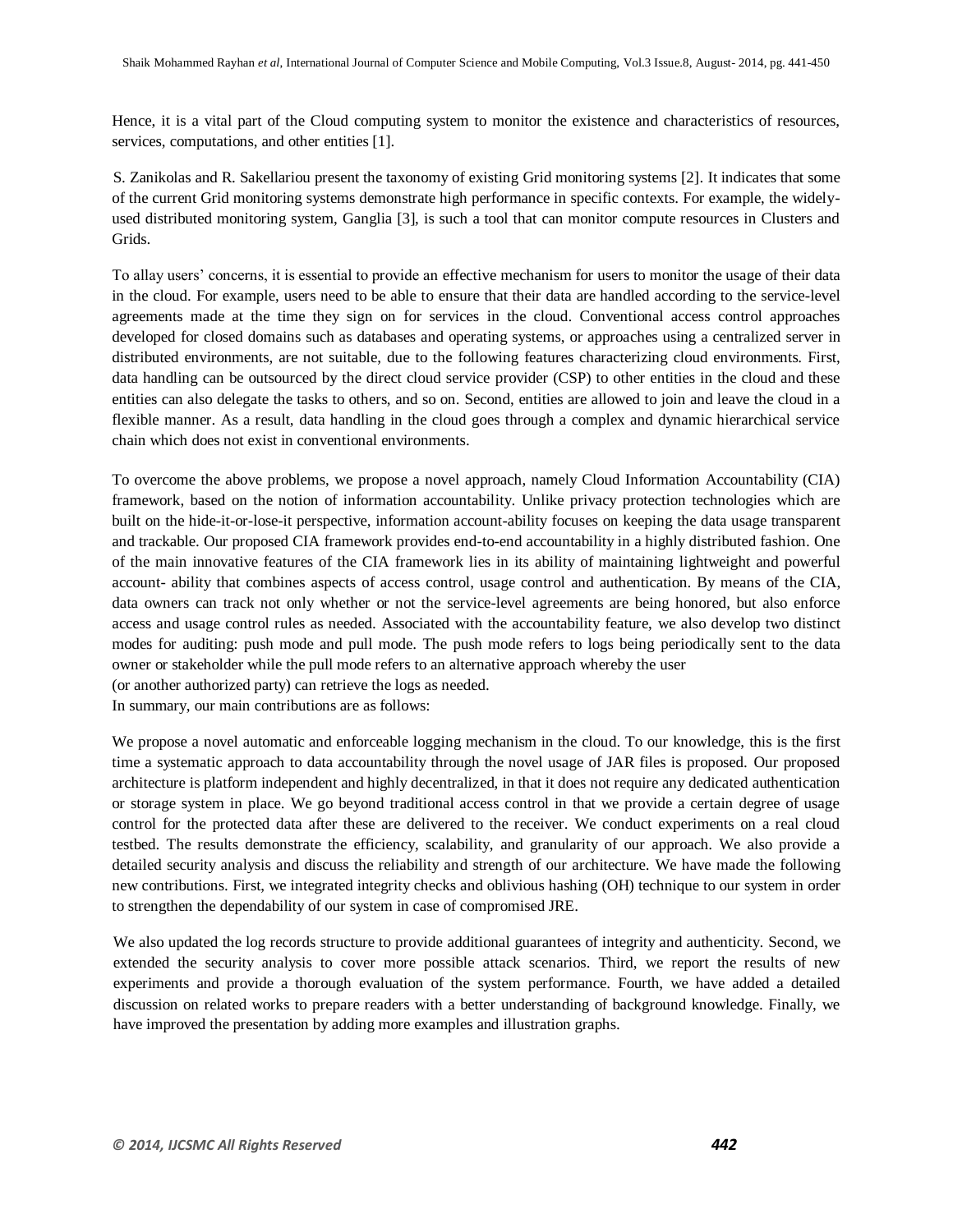#### II. RELATED WORK

In this section, we first review related works addressing the privacy and security issues in the cloud. Then, we briefly discuss works which adopt similar techniques as our approach but serve for different purposes.

#### 2.1 Cloud Privacy and Security

Cloud computing has raised a range of important privacy and security issues. Such issues are due to the fact that, in the cloud, users' data and applications reside—at least for a certain amount of time—on the cloud cluster which is owned and maintained by a third party. Concerns arise since in the cloud it is not always clear to individuals why their personal information is requested or how it will be used or passed on to other parties. To date, little work has been done in this space, in particular with respect to accountability. Pearson et al. have proposed accountability mechanisms to address privacy concerns of end users [3] and then develop a privacy manager [4].Their basic idea is that the user's private data are sent to the cloud in an encrypted form, and the processing is done on the encrypted data. The output of the processing is deobfuscated by the privacy manager to reveal the correct result. However, the privacy manager provides only limited features in that it does not guarantee protection once the data are being disclosed. In [5], the authors present a layered architecture for addressing the end-to-end trust management and accountability problem in federated systems. The authors' focus is very different from ours, in that they mainly leverage trust relationships for account- ability, along with authentication and anomaly detection.

Further, their solution requires third-party services to complete the monitoring and focuses on lower level monitoring of system resources. Researchers have investigated accountability mostly as a provable property through cryptographic mechanisms, particularly in the context of electronic commerce [6]. A representative work in this area is given by [7]. The authors propose the usage of policies attached to the data and present a logic for accountability data in distributed settings.

Similarly, Jagadeesan et al. recently proposed a logic for designing accountability-based distributed systems. In, Crispo and Ruffo proposed an interesting approach related to accountability in case of delegation. Delegation is complementary to our work, in that we do not aim at controlling the information workflow in the clouds. In a summary, all these works stay at a theoretical level and do not include any algorithm for tasks like mandatory logging. To the best of our knowledge, the only work proposing a distributed approach to accountability is from Lee and colleagues. The authors have proposed an agent-based system specific to grid computing. Distributed jobs, along with the resource consumption at local machines are tracked by static software agents. The notion of accountability policies in [2] is related to ours, but it is mainly focused on resource consumption and on tracking of subjobs processed at multiple computing nodes, rather than access control.

#### 2.2 Other Related Techniques

With respect to Java-based techniques for security, our methods are related to self-defending objects (SDO) [1]. Self-defending objects are an extension of the object-oriented programming paradigm, where software objects that offer sensitive functions or hold sensitive data are responsible for protecting those functions/data. Similarly, we also extend the concepts of object-oriented programming. The key difference in our implementations is that the authors still rely on a centralized database to maintain the access records, while the items being protected are held as separate files. In previous work, we provided a Java-based approach to prevent privacy leakage from indexing [9], which could be integrated with the CIA framework proposed in this work since they build on related architectures. In terms of authentication techniques, Appel and Felten [8] proposed the Proof-Carrying authentication (PCA)framework. The PCA includes a high order logic language that allows quantification over predicates, and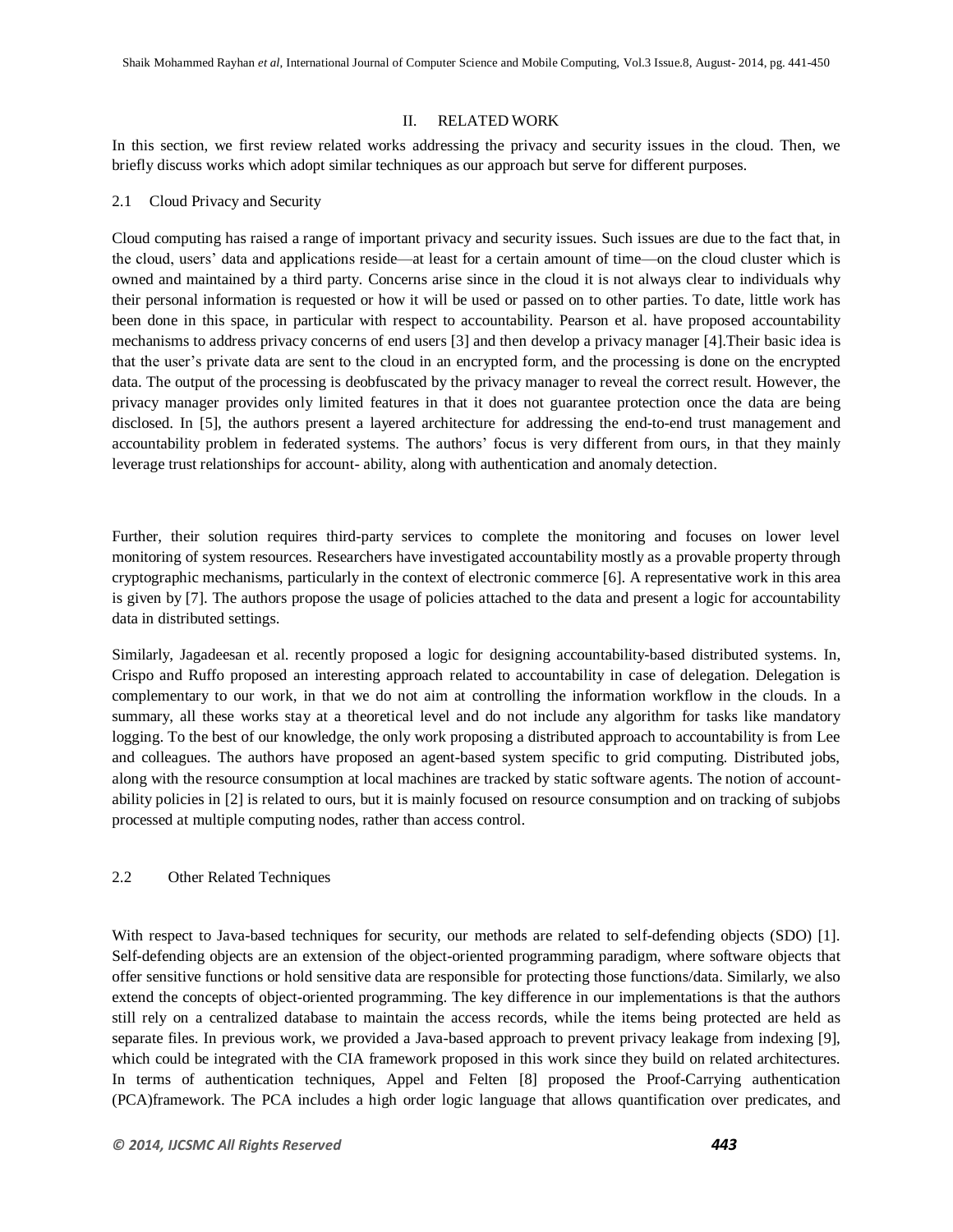focuses on access control for web services. While related to ours to the extent that it helps maintaining safe, highperformance, mobile code, the PCA's goal is highly different from our research, as it focuses on validating code, rather than monitoring content. Another work is by Mont et al. who proposed an approach for strongly coupling content with access control, using Identity-Based Encryption (IBE) [6]. We also leverage IBE techniques, but in a very different way. We do not rely on IBE to bind the content with the rules. Instead, we use it to provide strong guarantees for the encrypted content and the log files, such as protection against chosen plaintext and cipher text attacks. In addition, our work may look similar to works on secure data provenance [5], [6], [15], but in fact greatly differs from them in terms of goals, techniques, and application domains. Works on data provenance aim to guarantee data integrity by securing the data provenance. They ensure that no one can add or remove entries in the middle of a provenance chain without detection, so that data are correctly delivered to the receiver. Differently, our work is to provide data accountability, to monitor the usage of the data and ensure that any access to the data is tracked. Since it is in a distributed environment, we also log where the data go. However, this is not for verifying data integrity, but rather for auditing whether data receivers use the data following specified policies.

# III. PROBLEM STATEMENT

We begin this section by considering an illustrative example which serves as the basis of our problem statement and will be used throughout the paper to demonstrate the main features of our system.

Example 1. Alice, a professional photographer, plans to sell her photographs by using the SkyHigh Cloud Services.

For her business in the cloud, she has the following requirements:

. Her photographs are downloaded only by users who have paid for her services.

. Potential buyers are allowed to view her pictures first before they make the payment to obtain the download right.

. Due to the nature of some of her works, only users from certain countries can view or download some sets of photographs.

. For some of her works, users are allowed to only view them for a limited time, so that the users cannot reproduce her work easily.

. In case any dispute arises with a client, she wants to have all the access information of that client.

. She wants to ensure that the cloud service providers of Sky High do not share her data with other service providers, so that the accountability provided for individual users can also be expected from the cloud service providers.

With the above scenario in mind, we identify the common requirements and develop several guidelines to achieve data accountability in the cloud. A user who subscribed to a certain cloud service, usually needs to send his/her data as well as associated access control policies (if any) to the service provider. After the data are received by the cloud service provider, the service provider will have granted access rights, such as read, write, and copy, on the data. Using conventional access control mechanisms, once the access rights are granted, the data will be fully available at the service provider. In order to track the actual usage of the data, we aim to develop novel logging and auditing techniques which satisfy the following requirements:

1. The logging should be decentralized in order to adapt to the dynamic nature of the cloud. More specifically, log files should be tightly bounded with the corresponding data being controlled, and require minimal infrastructural support from any server.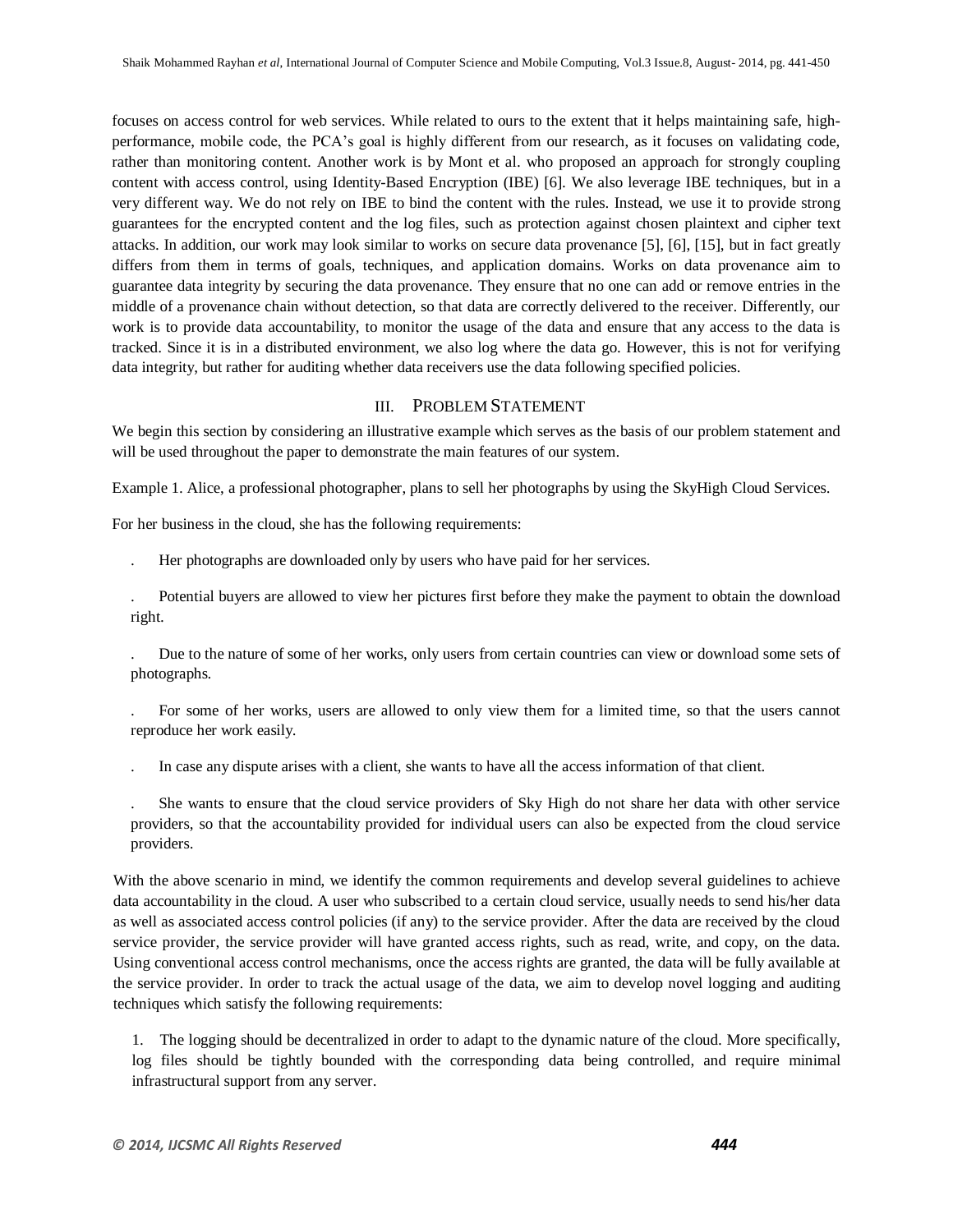2. Every access to the user's data should be correctly and automatically logged. This requires integrated techniques to authenticate the entity who accesses the data, verify, and record the actual operations on the data as well as the time that the data have been accessed.

3. Log files should be reliable and tamper proof to avoid illegal insertion, deletion, and modification by malicious parties. Recovery mechanisms are also desirable to restore damaged log files caused by technical problems.

4. Log files should be sent back to their data owners periodically to inform them of the current usage of their data. More importantly, log files should be retrievable anytime by their data owners when needed regardless the location where the files are stored.

5. The proposed technique should not intrusively monitor data recipients' systems, nor it should introduce heavy communication and computation overhead, which otherwise will hinder its feasibility and adoption in practice.

#### IV. CLOUD INFORMATION ACCOUNTABILITY

In this section, we present an overview of the Cloud Information Accountability framework and discuss how the CIA framework meets the design requirements discussed in the previous section.

The Cloud Information Accountability framework proposed in this work conducts automated logging and distributed auditing of relevant access performed by any entity, carried out at any point of time at any cloud service provider. It has two major components: logger and log harmonizer.

#### 4.1 Major Components

There are two major components of the CIA, the first being the logger, and the second being the log harmonizer. The logger is the component which is strongly coupled with the user's data, so that it is downloaded when the data are accessed, and is copied whenever the data are copied. It handles a particular instance or copy of the user's data and is responsible for logging access to that instance or copy. The log harmonizer forms the central component which allows the user access to the log files. The logger is strongly coupled with user's data (either single or multiple data items). Its main tasks include automatically logging access to data items that it contains, encrypting the log record using the public key of the content owner, and periodically sending them to the logharmonizer. It may also be configured to ensure that access and usage control policies associated with the data are honored. For example, a data owner can specify that user Xis only allowed to view but not to modify the data. The logger will control the data access even after it is down-loaded by user X. The logger requires only minimal support from the server (e.g., a valid Java virtual machine installed) in order to be deployed. The tight coupling between data and logger, results in a highly distributed logging system, therefore meeting our first design requirement. Furthermore, since the logger does not need to be installed on any system or require any special support from the server, it is not very intrusive in its actions, thus satisfying our fifth requirement. Finally, the logger is also responsible for generating the error correction information for each log record and sends the same to the log harmonizer. The error correction information combined with the encryption and authentication mechanism provides a robust and reliable recovery mechanism, therefore meeting the third requirement.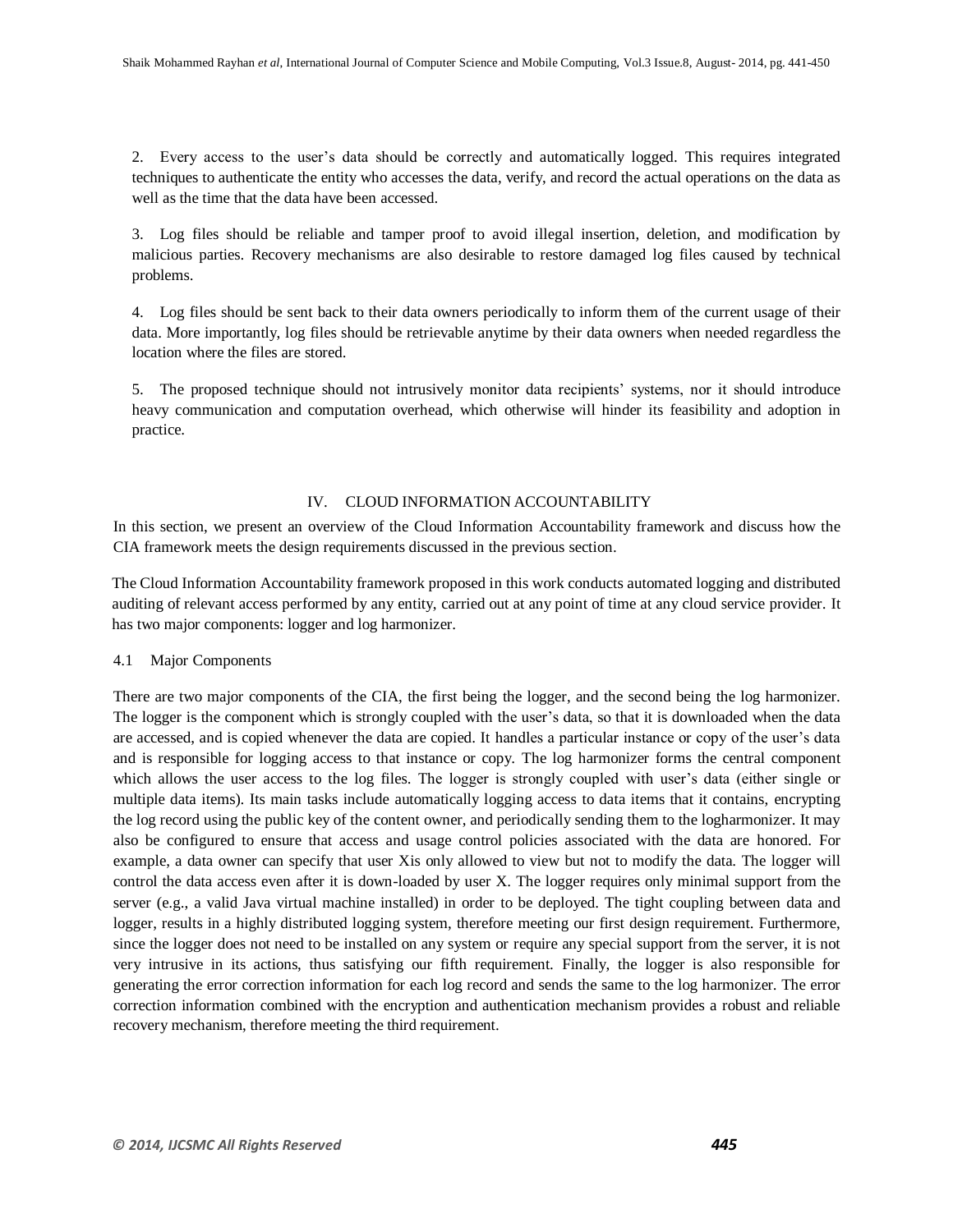The log harmonizer is responsible for auditing. Being the trusted component, the log harmonizer generates the master key. It holds on to the decryption key for the IBE key pair, as it is responsible for decrypting the logs. Alternatively, the decryption can be carried out on the client end if the path between the log harmonizer and the client is not trusted. In this case, the harmonizer sends the key to the client in a secure key exchange.

It supports two auditing strategies: push and pull. Under the push strategy, the log file is pushed back to the data owner periodically in an automated fashion. The pull mode is an on-demand approach, whereby the log file is obtained by the data owner as often as requested. These two modes allow us to satisfy the aforementioned fourth design requirement. In case there exist multiple loggers for the same set of data items, the log harmonizer will merge log records from them before sending back to the data owner. The log harmonizer is also responsible for handling log file corruption. In addition, the log harmonizer can itself carry out logging in addition to auditing. Separating the logging and auditing functions improves the performance. The logger and the log harmonizer are both implemented as lightweight and portable JAR files. The JAR file implementation provides automatic logging functions, which meets the second design requirement.

#### 4.2 Data Flow

The overall CIA framework, combining data, users, logger and harmonizer is sketched in Fig. 1. At the beginning, each user creates a pair of public and private keys based on Identity-Based Encryption [4] (step 1 in Fig. 1). This IBE scheme is a Weil-pairing-based IBE scheme, which protects us against one of the most prevalent attacks to our architecture as described in Section 7. Using the generated key, the user will create a logger component which is a JAR file, to store its data items.

The JAR file includes a set of simple access control rules specifying whether and how the cloud servers, and possibly other data stakeholders (users, companies) are authorized to access the content itself. Then, he sends the JAR file to the cloud service provider that he subscribes to. To authenticate the CSP to the JAR (steps 3-5 in Fig. 1), we use OpenSSL-based certificates, wherein a trusted certificate authority certifies the CSP. In the event that the access is requested by a user, we employ SAML-based authentication [8], wherein a trusted identity provider issues certificates verifying the user's identity based on his username.

The encryption of the log file prevents unauthorized changes to the file by attackers. The data owner could opt to reuse the same key pair for all JARs or create different key pairs for separate JARs. Using separate keys can enhance the security (detailed discussion is in Section 7) without introducing any overhead except in the initialization phase. In addition, some error correction information will be sent to the log harmonizer to handle possible log file corruption (step 7 in Fig. 1).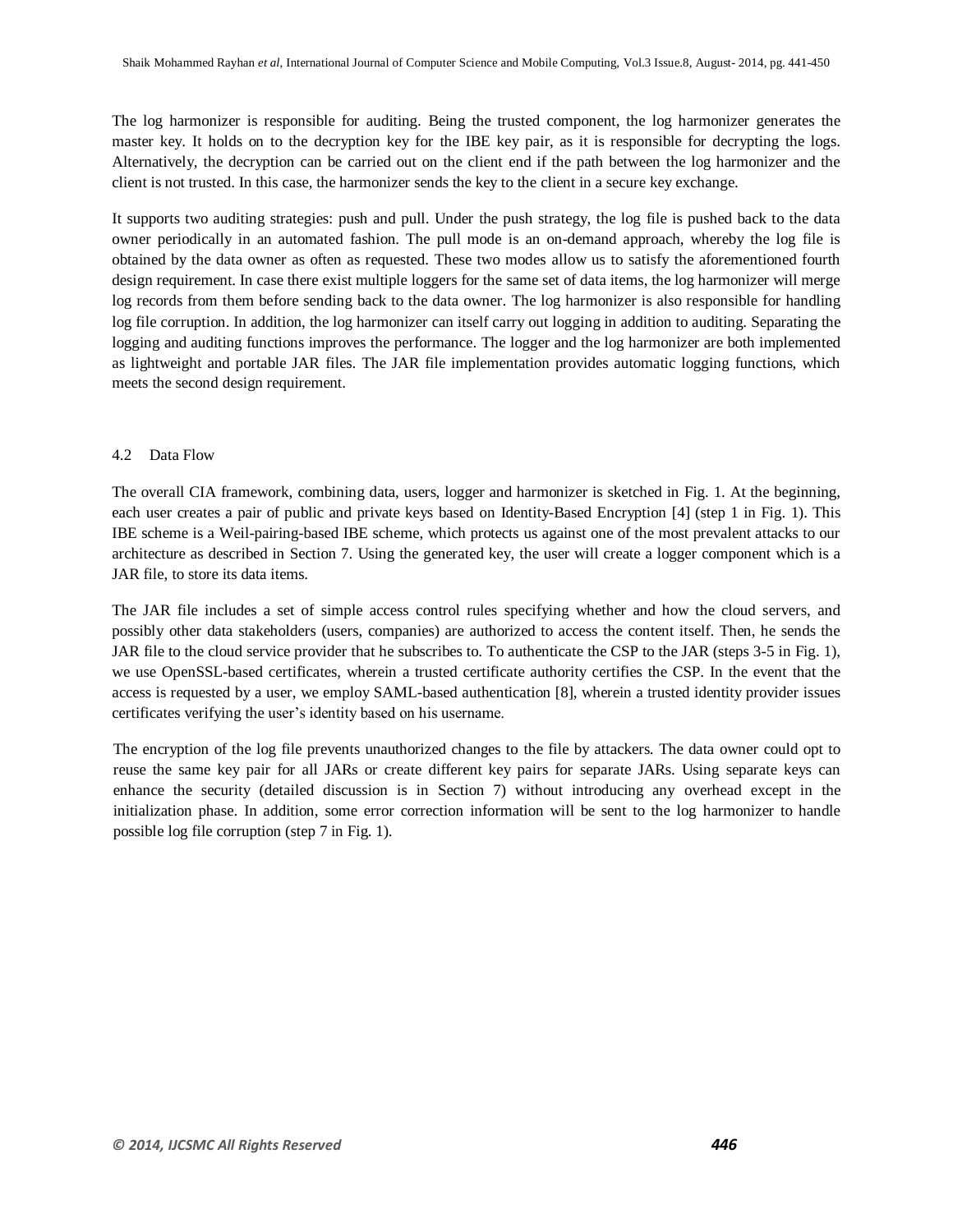

Fig.1. Overview Accountability Frame Work

Once the authentication succeeds, the service provider (or the user) will be allowed to access the data enclosed in the JAR. Depending on the configuration settings defined at the time of creation, the JAR will provide usage control associated with logging, or will provide only logging functionality. As for the logging, each time there is an access to the data, the JAR will automatically generate a log record, encrypt it using the public key distributed by the data owner, and store it along with the data (step 6 in Fig. 1). The encryption of the log file prevents unauthorized changes to the file by attackers. The data owner could opt to reuse the same key pair for all JARs or create different key pairs for separate JARs. Using separate keys can enhance the security(detailed discussion is in Section 7) without introducing any overhead except in the initialization phase. In addition, some error correction information will be sent to the log harmonizer to handle possible log file corruption (step 7 in Fig. 1). To ensure trustworthiness of the logs, each record is signed by the entity accessing the content. Further, individual records are hashed together to create a chain structure, able to quickly detect possible errors or missing records. The encrypted log files can later be decrypted and their integrity verified. They can be accessed by the data owner or other authorized stakeholders at any time for auditing purposes with the aid of the log harmonizer (step 8 in Fig. 1).

As discussed in Section 7, our proposed framework prevents various attacks such as detecting illegal copies of users' data. Note that our work is different from traditional logging methods which use encryption to protect log files. With only encryption, their logging mechanisms are neither automatic nor distributed. They require the data to stay within the boundaries of the centralized system for the logging to be possible, which is however not suitable in the cloud.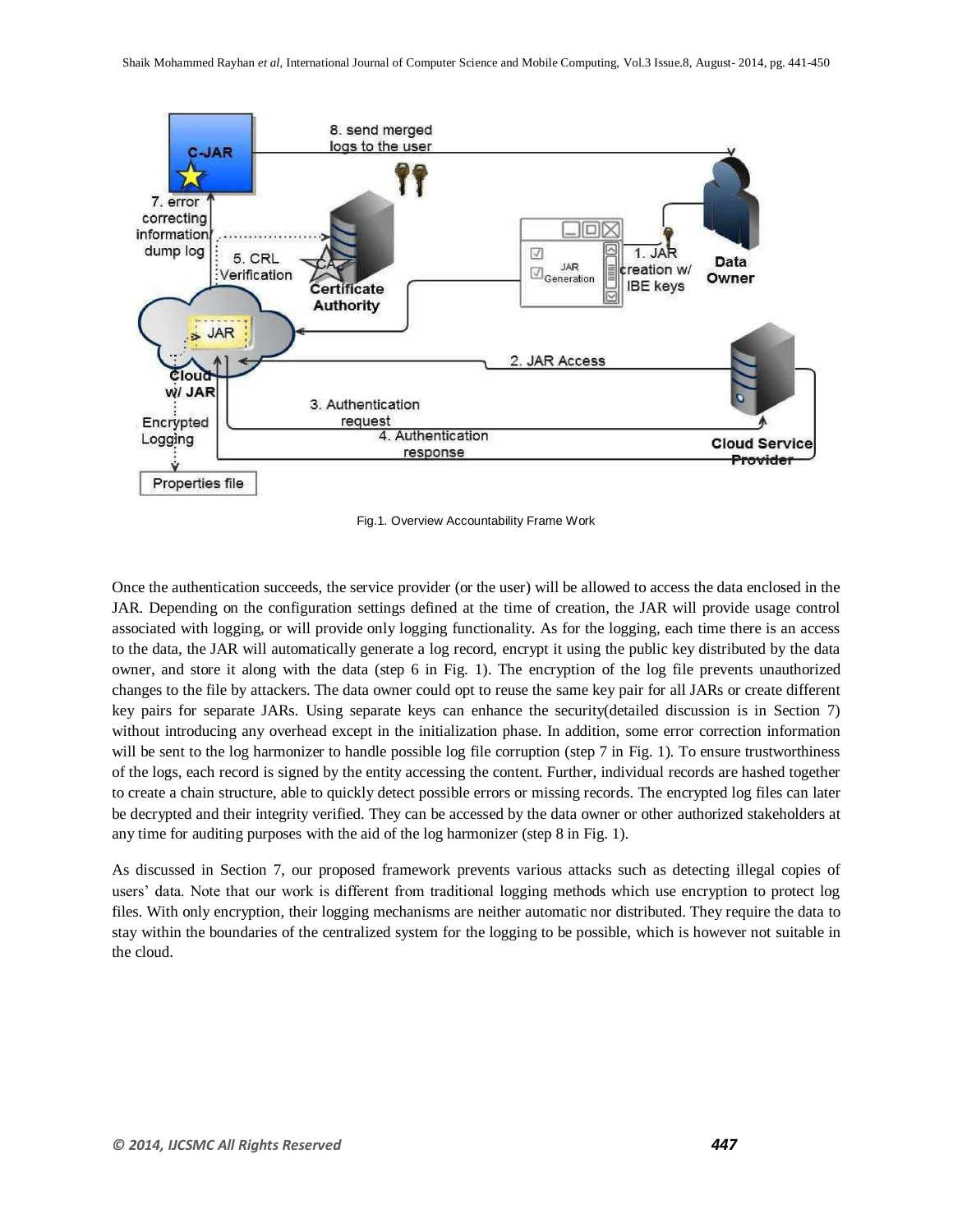### V. AUTOMATED LOGGING MECHANISM

In this section, we first elaborate on the automated logging mechanism and then present techniques to guarantee dependability. We represent the structure of the logging mechanism is as follows:

The Logger Structure



Weleverage the programmable capability of JARs to conduct automated logging. A logger component is a nested Java JAR file which stores a user's data items and corresponding log files. As shown in Fig. 2, our proposed JAR file consists of one outer JAR enclosing one or more inner JARs.

The main responsibility of the outer JAR is to handle authentication of entities which want to access the data stored in the JAR file. In our context, the data owners may not know the exact CSPs that are going to handle the data. Hence, authentication is specified according to the servers' functionality (which we assume to be known through a lookup service), rather than the server's URL or identity. For example, a policy may state that Server X is allowed to download the data if it is a storage server. As discussed below, the outer JAR may also have the access control functionality to enforce the data owner's requirements, specified as Java policies, on the usage of the data. A Java policy specifies which permissions are available for a particular piece of code in a Java application environment. The permissions expressed in the Java policy are in terms of File System Permissions. However, the data owner can specify the permissions in user-centric terms as opposed to the usual code-centric security offered by Java, using Java Authentication and Authorization Services. Moreover, the outer JAR is also in charge of selecting the correct inner JAR according to the identity of the entity who requests the data.

#### VI. PERFORMANCE STUDY

In this section, we first introduce the settings of the test environment and then present the performance study of our system.

#### 6.1 Experimental Settings

We tested our CIA framework by setting up a small cloud, using the Emulabtestbed [42]. In particular, the test environment consists of several OpenSSL-enabled servers: one head node which is the certificate authority, and several computing nodes. Each of the servers is installed with Eucalyptus [41]. Eucalyptus is an open source cloud implementation for Linux-based systems. It is loosely based on Amazon EC2, therefore bringing the powerful functionalities of Amazon EC2 into the open source domain. We used Linux-based servers running Fedora 10 OS.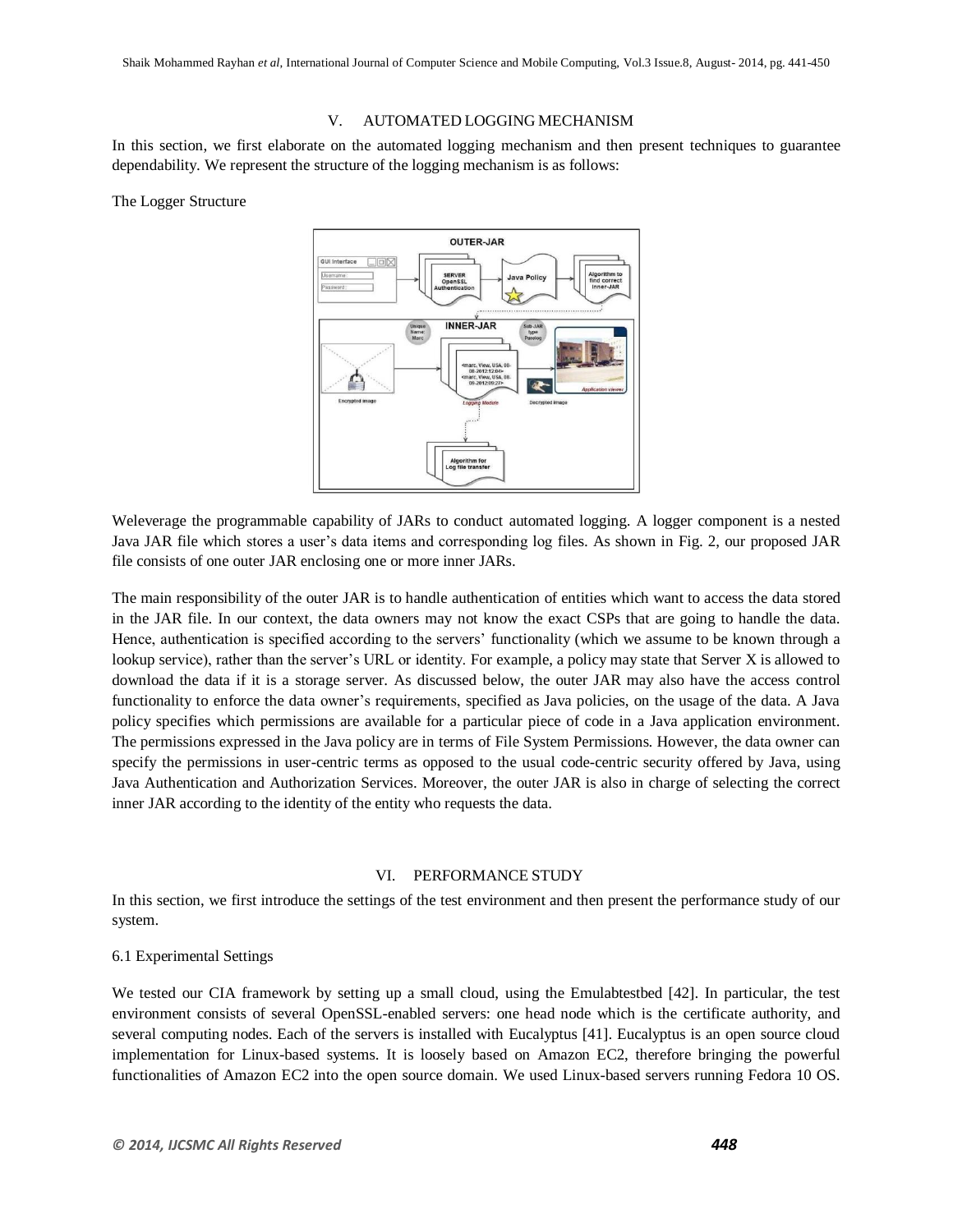Each server has a 64-bit Intel Quad Core Xeon E5530 processor, 4 GB RAM, and a 500 GB Hard Drive. Each of the servers is equipped to run the OpenJDK runtime environment with IcedTea6 1.8.2.



#### 6.2 Experimental Results

In the experiments, we first examine the time taken to create a log file and then measure the overhead in the system.

With respect to time, the overhead can occur at three points:

During the authentication, during encryption of a log record, and during the merging of the logs. Also, with respect to storage overhead, we notice that our architecture is very lightweight, in that the only data to be stored are given by the actual files and the associated logs. Further, JAR act as a compressor of the files that it handles. In particular, as introduced in Section 3, multiple files can be handled by the same logger component. To this extent, we investigate whether a single logger component, used to handle more than one file, results in storage overhead.

#### 6.2.1 Log Creation Time

In the first round of experiments, we are interested in finding out the time taken to create a log file when there are entities continuously accessing the data, causing continuous logging. Results are shown in Fig. 5. It is not surprising to see that the time to create a log file increases linearly with the size of the log file. Specifically, the time to create a 100 Kb file is about 114.5 ms while the time to create a 1 MB file averages at 731 ms. With this experiment as the baseline, one can decide the amount of time to be specified between dumps, keeping other variables like space constraints or network traffic in mind.

#### 6.2.2 Authentication Time

The next point that the overhead can occur is during the authentication of a CSP. If the time taken for this authentication is too long, it may become a bottleneck for accessing the enclosed data. To evaluate this, the head node issued OpenSSL certificates for the computing nodes and we measured the total time for the OpenSSL authentication.